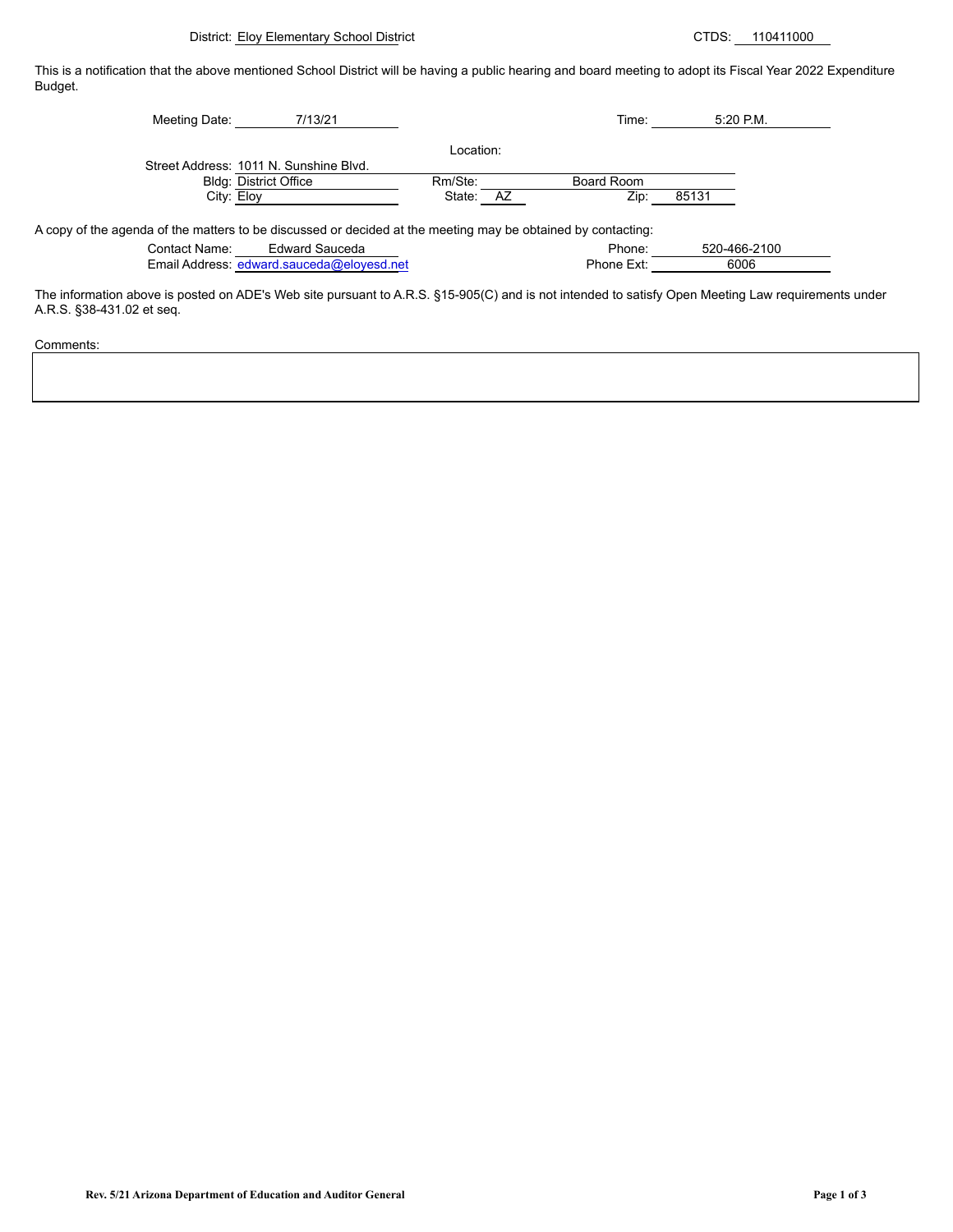## **SUMMARY OF SCHOOL DISTRICT PROPOSED EXPENDITURE BUDGET**

**CTDS NUMBER VERSION** 110411000 Proposed

| I certify that the Budget of       | <b>Elov Elementary School</b>     | District,    | Pinal | County for fiscal year 2022 was officially                                              |
|------------------------------------|-----------------------------------|--------------|-------|-----------------------------------------------------------------------------------------|
| proposed by the Governing Board on | June 22                           |              |       | , 2021, and that the complete Proposed Expenditure Budget may be reviewed by contacting |
| <b>Edward Sauceda</b>              | at the District Office, telephone | 520-466-2100 |       | during normal business hours.                                                           |

|                                                                                                                                 |                 |                                        |                       | <b>President of the Governing Board</b>                              |        |
|---------------------------------------------------------------------------------------------------------------------------------|-----------------|----------------------------------------|-----------------------|----------------------------------------------------------------------|--------|
| 1. Average Daily Membership:                                                                                                    |                 | Prior Yr.                              | <b>Budget Yr.</b>     | 4. Average Teacher Salaries (A.R.S. §15-903.E)                       |        |
|                                                                                                                                 | <b>2020 ADM</b> | <b>2021 ADM</b>                        | <b>2022 ADM</b>       | 1. Average salary of all teachers employed in FY 2022 (budget year)  | 44,436 |
| Attending                                                                                                                       |                 |                                        |                       | 2. Average salary of all teachers employed in FY 2021 (prior year)   | 43,565 |
|                                                                                                                                 | 778.626         | 723.000                                | 792.807               | 3. Increase in average teacher salary from the prior year            | 871    |
| 2. Tax Rates:                                                                                                                   |                 | <b>Prior FY</b>                        | <b>Est. Budget FY</b> | 4. Percentage increase                                               | 2%     |
| <b>Primary Rate</b> (equalization formula funding and budget add-ons not<br>required to be in secondary rate)                   |                 | 2.3893                                 | 2.3893                | Comments on average salary calculation (Optional):                   |        |
| Secondary Rate (voter-approved overrides, bonds, and Career<br>Technical Education Districts, and desegregation, if applicable) |                 | 3.4580                                 | 3.5887                |                                                                      |        |
| 3. Budgeted expenditures and budget limits                                                                                      |                 | <b>Budgeted</b><br><b>Expenditures</b> | <b>Budget Limit</b>   |                                                                      |        |
| Maintenance & Operation Fund                                                                                                    |                 | 5,933,607                              | 5,933,607             |                                                                      |        |
| <b>Classroom Site Fund</b>                                                                                                      |                 | 712,281                                | 712,281               | 5. Average salary of all teachers employed in FY 2018                | 36,337 |
| Unrestricted Capital Outlay Fund                                                                                                |                 | 342,748                                | 342,748               | 6. Total percentage increase in average teacher salary since FY 2018 | 22%    |

| <b>MAINTENANCE AND OPERATION EXPENDITURES</b> |                              |                  |                  |                  |                 |                  |                  |
|-----------------------------------------------|------------------------------|------------------|------------------|------------------|-----------------|------------------|------------------|
|                                               |                              |                  |                  |                  |                 |                  | $%$ Inc./(Decr.) |
|                                               | <b>Salaries and Benefits</b> |                  | Other            |                  | <b>TOTAL</b>    |                  | from             |
|                                               | <b>Prior FY</b>              | <b>Budget FY</b> | <b>Prior FY</b>  | <b>Budget FY</b> | <b>Prior FY</b> | <b>Budget FY</b> | <b>Prior FY</b>  |
| <b>100 Regular Education</b>                  |                              |                  |                  |                  |                 |                  |                  |
|                                               |                              |                  |                  |                  |                 |                  |                  |
| <b>1000 Instruction</b>                       | 1,651,346                    | 1,751,695        | 23,125           | 25,713           | 1,674,471       | 1,777,408        | 6.1%             |
| <b>2000 Support Services</b>                  |                              |                  |                  |                  |                 |                  |                  |
| 2100 Students                                 | 196,000                      | 196,000          | 5,500            | 5,500            | 201,500         | 201,500          | $0.0\%$          |
| <b>2200 Instructional Staff</b>               | 37,497                       | 37,497           | 49,345           | 49,345           | 86,842          | 86,842           | 0.0%             |
| 2300, 2400, 2500 Administration               | 888,120                      | 888,120          | 89,635           | 89,635           | 977,755         | 977,755          | $0.0\%$          |
| 2600 Oper./Maint. of Plant                    | 288,923                      | 288,923          | 672,010          | 672,010          | 960,933         | 960,933          | 0.0%             |
| 2900 Other                                    | $\theta$                     | $\theta$         | $\boldsymbol{0}$ | $\mathbf{0}$     | $\mathbf{0}$    | $\theta$         | 0.0%             |
| 3000 Oper. of Noninstructional Services       | 20,018                       | 20,018           | $\mathbf{0}$     | $\mathbf{0}$     | 20,018          | 20,018           | 0.0%             |
| 610 School-Sponsored Cocurric. Activities     | 3,690                        | 3,690            | $\theta$         | $\theta$         | 3,690           | 3,690            | 0.0%             |
| 620 School-Sponsored Athletics                | 24,022                       | 24,022           | 36,400           | 36,400           | 60,422          | 60,422           | 0.0%             |
| 630, 700, 800, 900 Other Programs             | $\theta$                     | $\theta$         | $\Omega$         | $\theta$         | $\Omega$        | $\theta$         | 0.0%             |
| <b>Regular Education Subsection Subtotal</b>  | 3,109,616                    | 3,209,965        | 876,015          | 878,603          | 3,985,631       | 4,088,568        | 2.6%             |
| 200 and 300 Special Education                 |                              |                  |                  |                  |                 |                  |                  |
| <b>1000 Instruction</b>                       | 649,473                      | 989,804          | 61,074           | 61,074           | 710,547         | 1,050,878        | 47.9%            |
| <b>2000 Support Services</b>                  |                              |                  |                  |                  |                 |                  |                  |
| 2100 Students                                 | 77,691                       | 77,691           | 172,172          | 172,172          | 249,863         | 249,863          | 0.0%             |
| <b>2200 Instructional Staff</b>               | 118,225                      | 118,255          | 650              | 650              | 118,875         | 118,905          | 0.0%             |
| 2300, 2400, 2500 Administration               | $\overline{0}$               | $\overline{0}$   | $\mathbf{0}$     | $\mathbf{0}$     | $\mathbf{0}$    | $\mathbf{0}$     | 0.0%             |
| 2600 Oper./Maint. of Plant                    | $\overline{0}$               | $\overline{0}$   | $\boldsymbol{0}$ | $\mathbf{0}$     | $\mathbf{0}$    | $\mathbf{0}$     | 0.0%             |
| 2900 Other                                    | $\overline{0}$               | $\mathbf{0}$     | $\bf{0}$         | $\mathbf{0}$     | $\mathbf{0}$    | $\mathbf{0}$     | 0.0%             |
| 3000 Oper. of Noninstructional Services       | $\overline{0}$               | $\overline{0}$   | $\mathbf{0}$     | $\mathbf{0}$     | $\mathbf{0}$    | $\theta$         | 0.0%             |
| <b>Special Education Subsection Subtotal</b>  | 845,389                      | 1,185,750        | 233,896          | 233,896          | 1,079,285       | 1,419,646        | 31.5%            |
| 400 Pupil Transportation                      | 261,878                      | 261,878          | 107,650          | 107,650          | 369,528         | 369,528          | 0.0%             |
| 510 Desegregation                             | $\overline{0}$               | $\overline{0}$   | $\bf{0}$         | $\mathbf{0}$     | $\overline{0}$  | $\mathbf{0}$     | 0.0%             |
| <b>530 Dropout Prevention Programs</b>        | $\overline{0}$               | $\overline{0}$   | $\mathbf{0}$     | $\theta$         | $\overline{0}$  | $\mathbf{0}$     | $0.0\%$          |
| 540 Joint Career and Technical Education      |                              |                  |                  |                  |                 |                  |                  |
| and Vocational Education Center               | $\mathbf{0}$                 | $\overline{0}$   | $\mathbf{0}$     | $\mathbf{0}$     | $\mathbf{0}$    | $\mathbf{0}$     | $0.0\%$          |
| 550 K-3 Reading Program                       | 55,865                       | 55,865           | $\mathbf{0}$     | $\theta$         | 55,865          | 55,865           | $0.0\%$          |
| <b>TOTAL EXPENDITURES</b>                     | 4,272,748                    | 4,713,458        | 1,217,561        | 1,220,149        | 5,490,309       | 5,933,607        | 8.1%             |